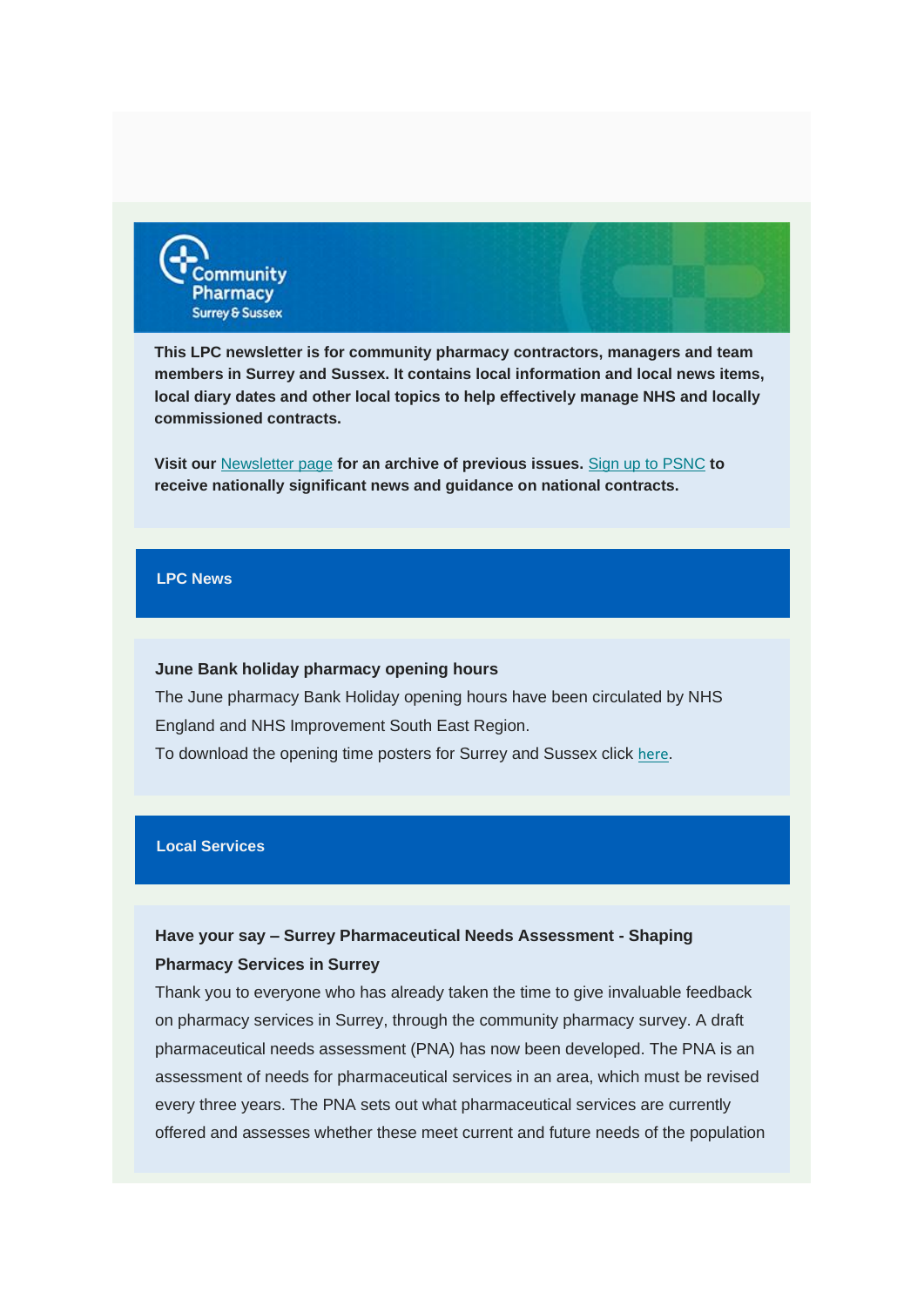#### of Surrey.

The Surrey Health and Wellbeing Board, would like to invite you to take part in the consultation stage of the process. The consultation seeks to ensure the information presented is accurate and that the conclusions made are appropriate.

Your answers to the consultation will help inform the final Pharmaceutical Needs Assessment (PNA) 2022, to be published by 1<sup>st</sup> October 2022, which looks at health needs in Surrey, the level and accessibility of pharmacy services and how these will be maintained and developed in the future.

Take part by reading the PNA [Draft PNA](https://communitypharmacyss.us7.list-manage.com/track/click?u=33f7e892f0f58b8b9ecc659cf&id=51589ad96f&e=2bf65ab530) and completing the survey online using this link: [PNA Survey](https://communitypharmacyss.us7.list-manage.com/track/click?u=33f7e892f0f58b8b9ecc659cf&id=3f94796ee2&e=2bf65ab530)

The consultation closes on the Tuesday **12th July 2022**

If you have any questions or comments on the PNA, please contact us via email [public.health@surreycc.gov.uk](mailto:public.health@surreycc.gov.uk) or call 020 8541 7976.

# **Sexual Health Services update from Public Health at East Sussex County Council**

All information about free and confidential sexual health and contraception services across East Sussex is available at [East Sussex Sexual Health | East Sussex Healthcare](https://communitypharmacyss.us7.list-manage.com/track/click?u=33f7e892f0f58b8b9ecc659cf&id=39d57f7a90&e=2bf65ab530).

#### **Emergency Hormonal Contraception (EHC update):**

- A new PGD has been issued and shared with providers
- Please NOTE **Boots Pharmacy do not offer the free EHC service to 15 to 24 year olds in East Sussex.** Public Health have received intelligence that pharmacies are directing to Boots and young people are then told at Boots that the service is unavailable.
- For those who do not offer free EHC, there is free EHC available to those aged 16 - 24 online via SH.24 [SH:24 Free Home STI STD Test | Sexual &](https://communitypharmacyss.us7.list-manage.com/track/click?u=33f7e892f0f58b8b9ecc659cf&id=17b89486e5&e=2bf65ab530)  [Reproductive Health \(sh24.org.uk\)](https://communitypharmacyss.us7.list-manage.com/track/click?u=33f7e892f0f58b8b9ecc659cf&id=17b89486e5&e=2bf65ab530) and at GPs
- All EHC community pharmacy providers of free EHC are listed at East Sussex Sexual Health at [Community Pharmacy | East Sussex Sexual Health](https://communitypharmacyss.us7.list-manage.com/track/click?u=33f7e892f0f58b8b9ecc659cf&id=05cd59d58c&e=2bf65ab530) users can search for their nearest provider via the search function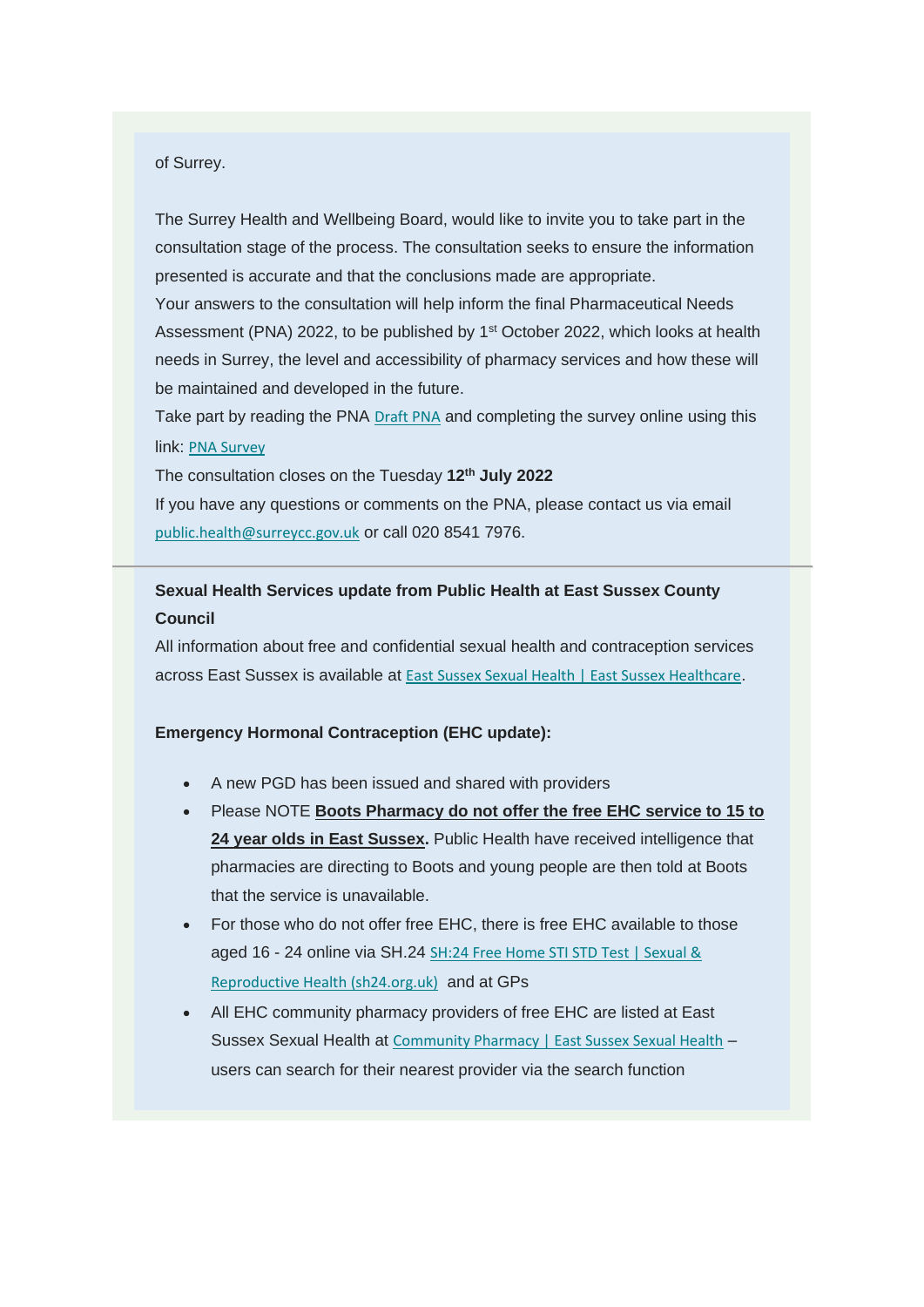• Pharmacies can request a free window sticker (see below) to promote the service via [Public.health@eastsussex.gov.uk](mailto:Public.health@eastsussex.gov.uk) - please display this in your front window.

#### **East Sussex C-Card condom distribution scheme update;**

- Free resources, including condoms, C-Cards, window stickers, leaflets and training is available from East Sussex Health Care Trust, who deliver the local Specialist Sexual Health Service that co-ordinates the East Sussex C-Card condom distribution scheme [https://www.eastsussexsexualhealth.co.uk/page/c-card-condom-distribution](https://communitypharmacyss.us7.list-manage.com/track/click?u=33f7e892f0f58b8b9ecc659cf&id=bfa72cadd1&e=2bf65ab530)[scheme-for-young-people](https://communitypharmacyss.us7.list-manage.com/track/click?u=33f7e892f0f58b8b9ecc659cf&id=bfa72cadd1&e=2bf65ab530)
- Please display your C-Card window sticker this is available from **[Order C-](https://communitypharmacyss.us7.list-manage.com/track/click?u=33f7e892f0f58b8b9ecc659cf&id=581264aec0&e=2bf65ab530)[Card products and condoms online](https://communitypharmacyss.us7.list-manage.com/track/click?u=33f7e892f0f58b8b9ecc659cf&id=581264aec0&e=2bf65ab530)**
- **Please NOTE Boots Pharmacy, no longer provides the C-Card scheme or issues free condoms in East Sussex**
- **Anyone over 16 years old can register for a C-Card online via [Condoms](https://communitypharmacyss.us7.list-manage.com/track/click?u=33f7e892f0f58b8b9ecc659cf&id=a2c27c3c24&e=2bf65ab530)  [| Information on & How To Get Condoms](https://communitypharmacyss.us7.list-manage.com/track/click?u=33f7e892f0f58b8b9ecc659cf&id=a2c27c3c24&e=2bf65ab530)  [\(eastsussexsexualhealth.co.uk\)](https://communitypharmacyss.us7.list-manage.com/track/click?u=33f7e892f0f58b8b9ecc659cf&id=a2c27c3c24&e=2bf65ab530) – they will receive their C-Card via post**
- **Youth services and the school nurse / School Health Service can issue C-Cards to those aged 13-15 years old.**
- Free condoms and STI testing kits are also available via post from  $SH.UK SH.UK -$ [Free STI / STD Testing & Reproductive Health](https://communitypharmacyss.us7.list-manage.com/track/click?u=33f7e892f0f58b8b9ecc659cf&id=3dcb64efdd&e=2bf65ab530)
- Further Information for professionals who deliver the C-Card scheme can be found at [https://www.eastsussexsexualhealth.co.uk/page/c-card-condom](https://communitypharmacyss.us7.list-manage.com/track/click?u=33f7e892f0f58b8b9ecc659cf&id=51fdb3bfa5&e=2bf65ab530)[distribution-scheme-for-young-people](https://communitypharmacyss.us7.list-manage.com/track/click?u=33f7e892f0f58b8b9ecc659cf&id=51fdb3bfa5&e=2bf65ab530)
- Attached HERE is the East Sussex Condom Distribution C-Card scheme guidance

#### **Training**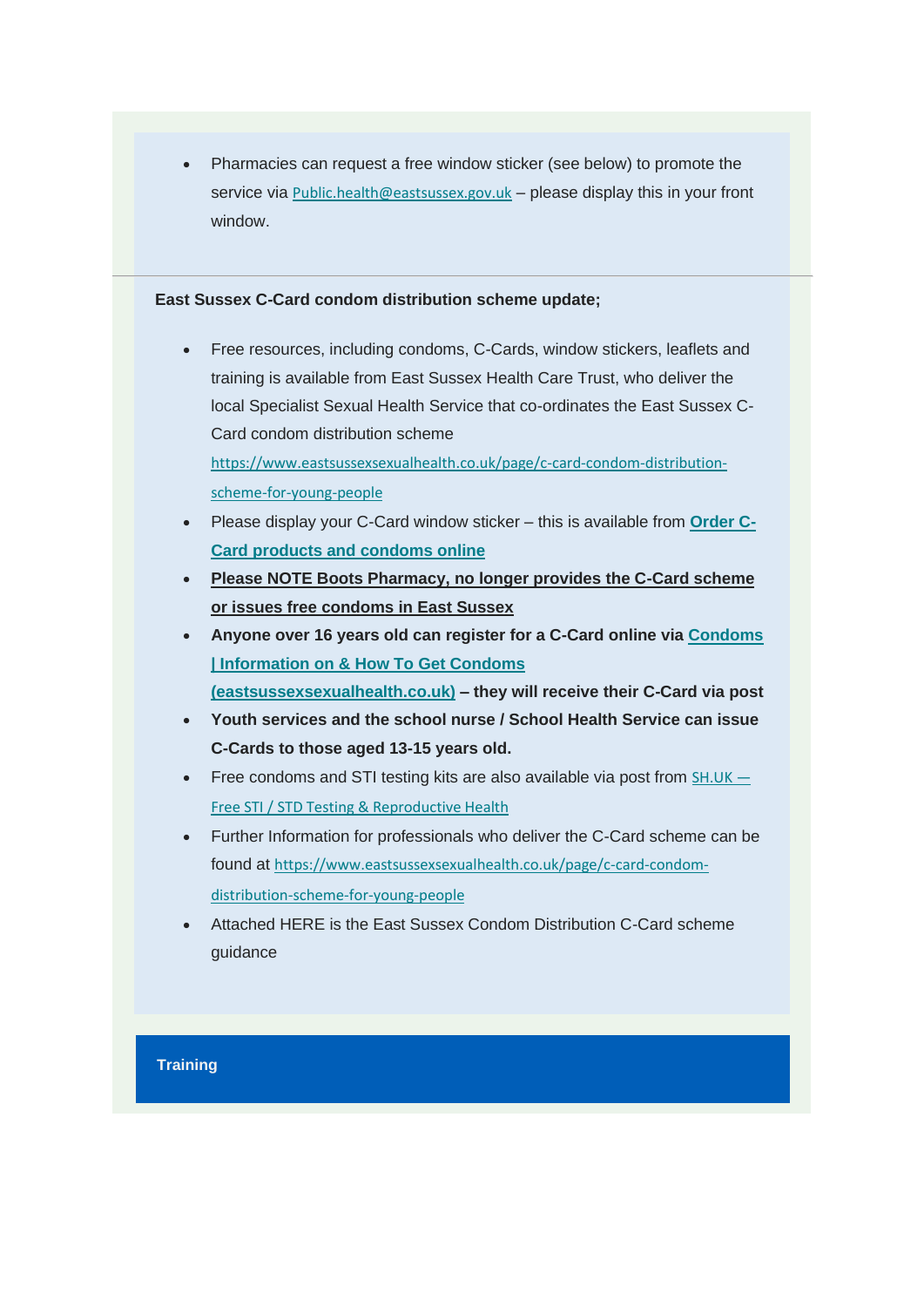**Brighton Smoking Cessation Face to Face training event on the 15 June 2022 12:30pm-4:**30pm at Whitehawk Community Hub and Library.

**This course is restricted for Pharmacy and GP staff only. When you book a place on this course, please state which Pharmacy you are from - thank you.** All smokers in the country deserve high quality evidence-based behavioral support. For this to be achieved, Stop Smoking advisors need to be trained to a minimum standard and be able to demonstrate competence to fulfil their role.

**Book** [here](https://communitypharmacyss.us7.list-manage.com/track/click?u=33f7e892f0f58b8b9ecc659cf&id=ac4de56ebb&e=2bf65ab530) **(search for Smoking, click on request a place).**

#### **Newsletters**

To read the latest edition of the NHSE&I Primary Care Bulletin click [here](https://communitypharmacyss.us7.list-manage.com/track/click?u=33f7e892f0f58b8b9ecc659cf&id=e79a565306&e=2bf65ab530). To read the latest Primary Care Update from Sussex NHS Commissioners click [here](https://communitypharmacyss.us7.list-manage.com/track/click?u=33f7e892f0f58b8b9ecc659cf&id=e872dfa1cf&e=2bf65ab530) (please note the first time you access this you will need to register).

**Additionally you might be interested in......**

#### **Tegretol Prolonged Release stock in the UK – Update on 11 May 2022**

We have had several enquiries recently about supply of Tegretol. Novartis have told us they are in stock of all formulations and strengths but are having some issues with restocking 200mg Tegretol prolonged release and 200mg Tegretol standard release tablets. This may be leading to some wholesalers running out of stock. Novartis hope to get this issue resolved by the end of May 2022.

If your pharmacy can't obtain this medicine from your usual supplier, you can order direct from Novartis Customer Services on 08457 419 442 or email [novartis.customercare@novartis.com](mailto:novartis.customercare@novartis.com).

**GPhC Survey closing 6 June - share your views on draft equality guidance for pharmacies now**

Have you seen the [draft equality guidance for pharmacies](https://communitypharmacyss.us7.list-manage.com/track/click?u=33f7e892f0f58b8b9ecc659cf&id=700d811831&e=2bf65ab530)? GPhC want to sense-check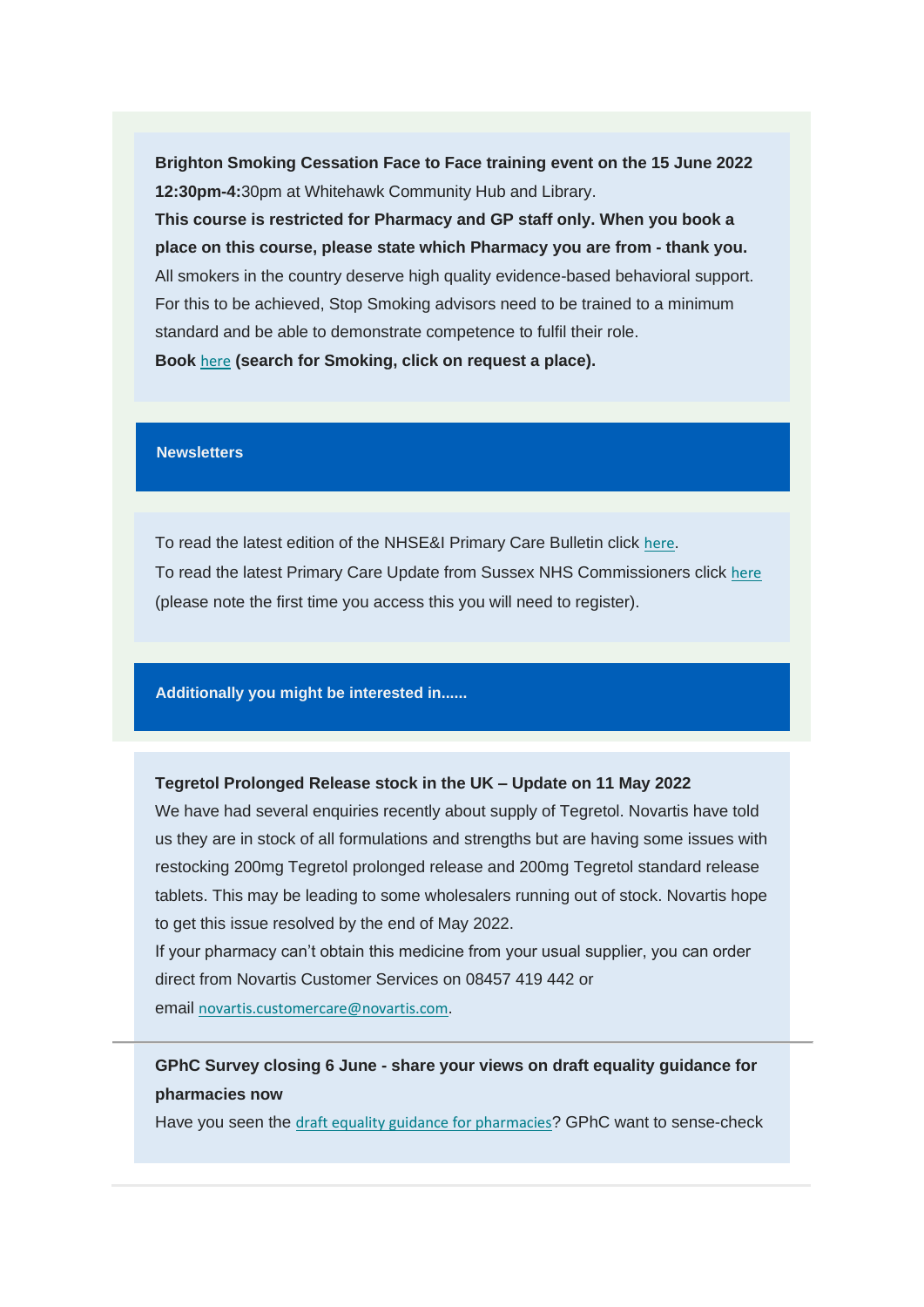the guidance with you to make sure it is easy to understand and apply, and to check if anything is missing. [Complete their survey](https://communitypharmacyss.us7.list-manage.com/track/click?u=33f7e892f0f58b8b9ecc659cf&id=b81fd68e5c&e=2bf65ab530) by 6 June. It only takes 5-10 minutes to complete.

#### **Free Shared Decision Making training available for community pharmacy**

The Personalised Care Institute is offering [free 30-minute courses](https://communitypharmacyss.us7.list-manage.com/track/click?u=33f7e892f0f58b8b9ecc659cf&id=5d2489f4d9&e=2bf65ab530) on Shared Decision Making (SDM) for colleagues who wish to offer this service. Shared Decision [Making](https://communitypharmacyss.us7.list-manage.com/track/click?u=33f7e892f0f58b8b9ecc659cf&id=43452ca301&e=2bf65ab530) allows patients to receive the expert advice and support they need in order to make the right decisions for their own personal health care, with support from their clinician.

SDM can form part of [your reflective account for GPhC revalidation](https://communitypharmacyss.us7.list-manage.com/track/click?u=33f7e892f0f58b8b9ecc659cf&id=b0ff14ad58&e=2bf65ab530) under standard one (pharmacy professionals must **provide person-centered care)** which is required from 1 October 2022.

**Help improve the Electronic Prescription Service (EPS)** NHS Digital would like to talk to pharmacies about their experience of using EPS, including any challenges. User feedback is essential to help inform future improvements and the next generation of the system. If you can spare some time to take part and provide your views, [please sign up](https://communitypharmacyss.us7.list-manage.com/track/click?u=33f7e892f0f58b8b9ecc659cf&id=c6c0227e2e&e=2bf65ab530).



**[View news archive](https://communitypharmacyss.us7.list-manage.com/track/click?u=33f7e892f0f58b8b9ecc659cf&id=b70eb8b464&e=2bf65ab530)**

# **Support | Develop | Promote**

Our mailing address is

*Copyright © 2021 All rights reserved.*